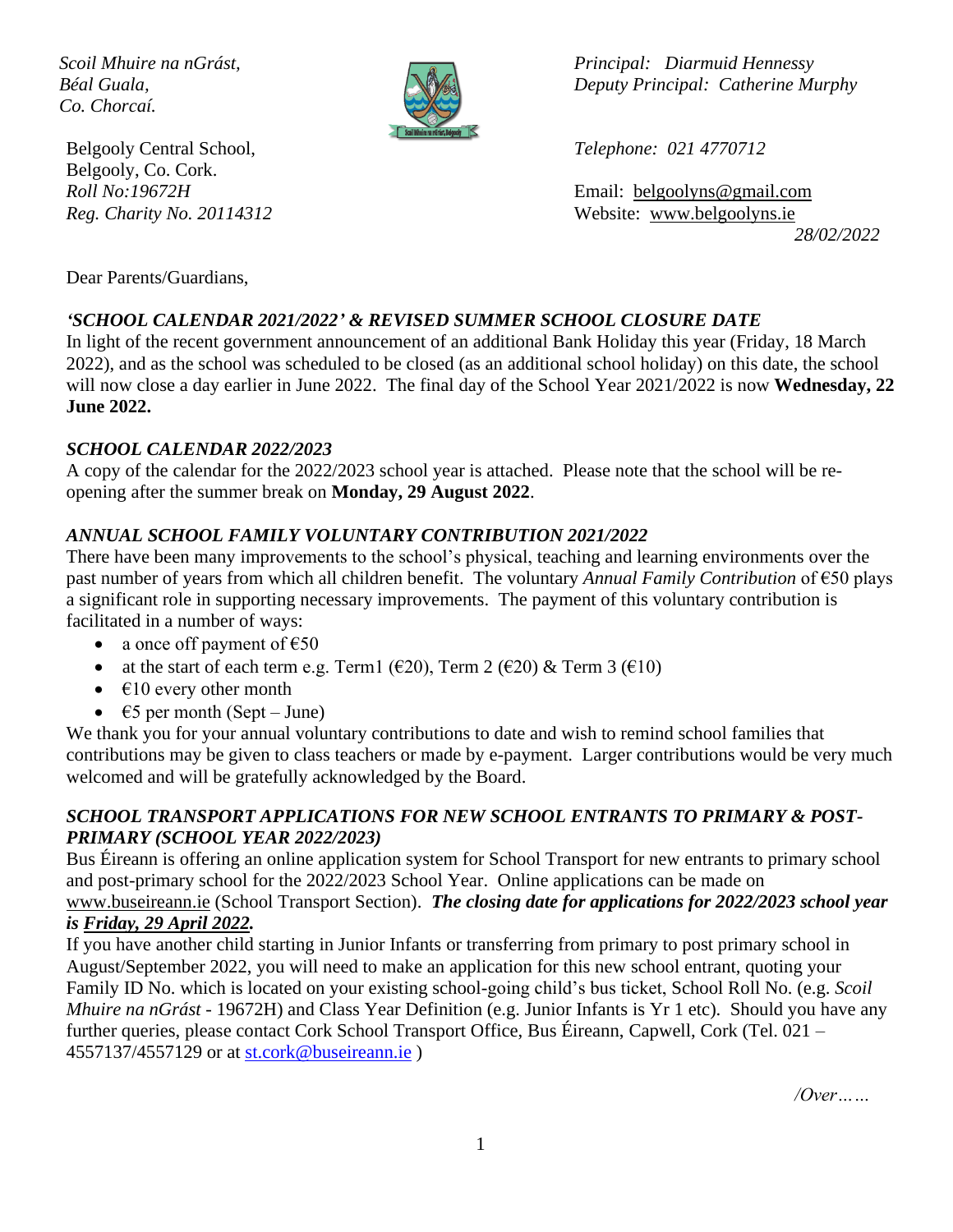### *Cont'd / …… Page 2*

## *ST. BRIGID'S DAY*

Having celebrated *Catholic Schools Week 2022* in late January, fourth class pupils in Mrs Ryan/Mrs Miyazaki's class celebrated St. Brigid's Day by taking part in a special live in-class story-telling and craft webinar. During the webinar, best-selling children's author, Caroline Busher, explored the folklore and traditions of our ancestors as they heralded the start of spring and celebrated St Brigid's Day on 1st February each year. Artist Sarah Bowie demonstrated how to make and decorate a paper St. Brigid's cross. The pupils thoroughly enjoyed the unique event and created fantastic crosses.

### *'CREATIVE SCHOOLS' & DRUMMING WORKSHOPS*

Pupils have enjoyed these sessions with Pat Naughton over the past few weeks. Pat will return again after the Easter break for additional sessions with the Junior Infant to Second classes.

#### *RELATIONSHIPS & SEXUALITY EDUCATION (RSE) PROGRAMME*

All classes continue to engage with the *RSE* Programme and thank you for your support in this regard. To assist, further resources and sources of support, suitable for varying age levels, are available for parents/guardians and these may be accessed on the HSE website at [https://www.sexualwellbeing.ie/for](https://www.sexualwellbeing.ie/for-parents/resources/)[parents/resources/](https://www.sexualwellbeing.ie/for-parents/resources/)

#### *MOTUS LEARNING (SIXTH CLASSES)*

Sixth class pupils will have an opportunity to avail of Emotional Intelligence Workshops, facilitated by *Motus Learning* (in association with the School of Applied Psychology UCC), on Friday 11<sup>th</sup> & Monday 14<sup>th</sup> March. *Motus Learning* provide mental health programs in primary schools, specifically focusing on sixth class transition into secondary school. They provide education on student mental health, well-being, transition, meta-cognition, and resilience. Their program includes workshops on Emotional Identification/Regulation & Management.

The program was designed by clinical psychologists and it teaches children about how to understand their minds through cognitive behavioural therapy, mindfulness, and neuroscience. It is full of games and activities, so it is a fun day for the children. The program aims to improve emotion regulation, emotional intelligence, and well-being.

## **LITERACY DEVELOPMENT & PRIMARY LANGUAGE CURRICULUM**

Given the pivotal role that literacy plays in a child' learning journey, the school has been focusing on a number of key aspects in this area over the past number of months - the development of inclusive practices that support and enhance language teaching and development and establishing and developing literacy stations from junior infants to second classes. In preparation for World Book Day (03 March)/Week, fifth classes are working on 'Book in a Box' projects. Their boxes, which are now on display, represent their favourite novels are decorated on the outside with dioramas inside the boxes to recreate a scene or a character from the book. In addition, each box includes ten questions and new vocabulary learned. Pupils continue to enjoy sharing and exploring their fellow class mates 'Book in a Box'. Book scavenger hunt/trail, book cover classroom door mural designs, a Belgooly School Story and utilising IT to create a book trailer will prove popular with classes during the course of **World Book Day**/Week and, of course, pupils are invited to dress as a character from their favourite book on **Thursday, 03 March** (just remember, in the interests of safety, no wands/swords/sticks…). Developing their research, writing and presentation skills, supported by the Concern primary debating website, will feature as part of literacy work among the senior classes over the coming months.

We would also like to take this opportunity to make parents/guardians aware that **Kinsale & Carrigaline Libraries** are excellent local amenities and easily accessible to all. Literacy is at the foundation of all learning and children should be given every opportunity to avail of the local library service.

*/Over……*